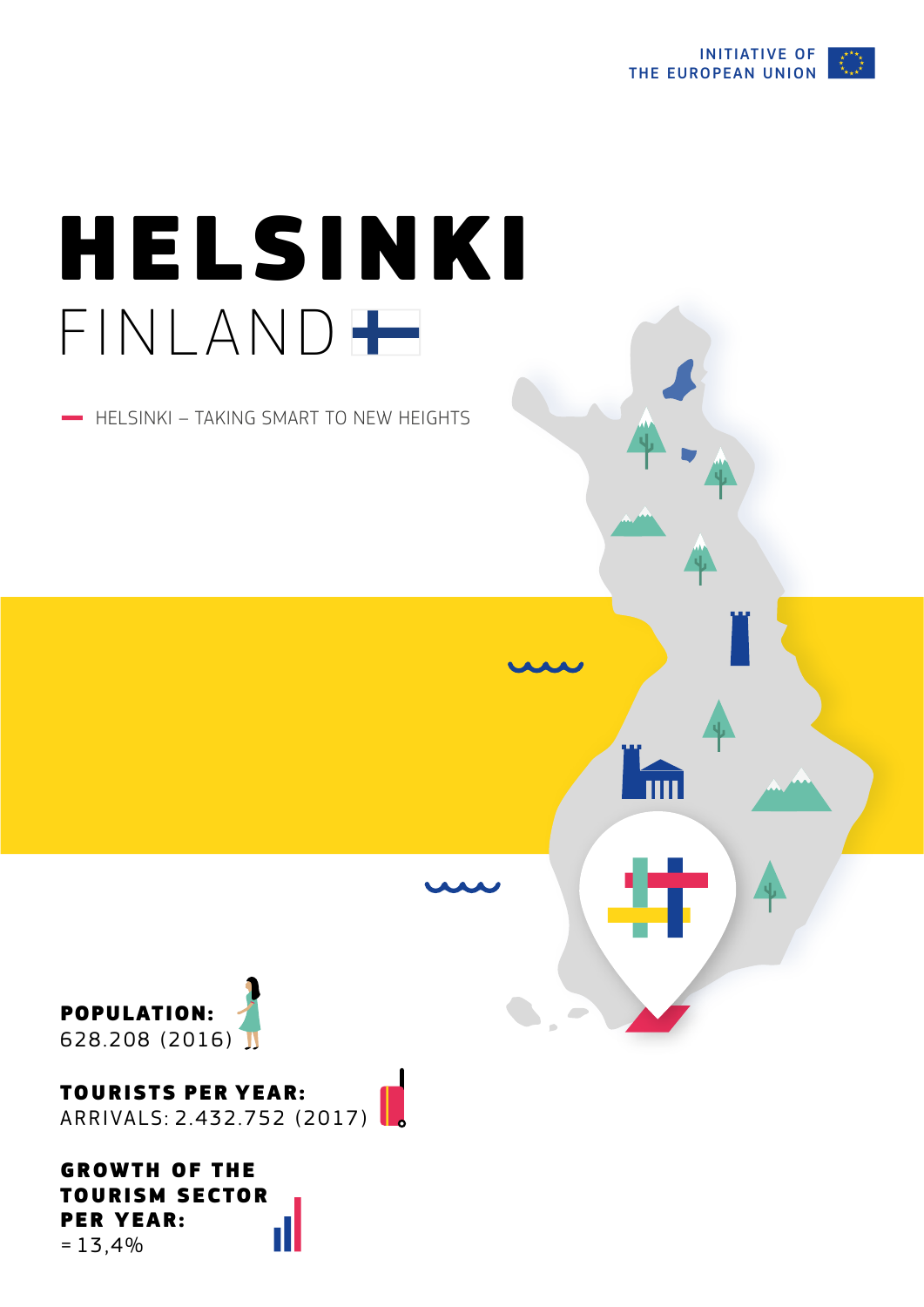# **THE OUTLINE OF THE PROGRAMME FOR 2019 THAT THE CITY ENVISIONS TO IMPLEMENT IN CASE OF WINNING THE TITLE OF THE EUROPEAN CAPITAL OF SMART TOURISM; PROVIDED BY THE APPLICANT CITY**

## **HELSINKI – TAKING SMART TO NEW HEIGHTS**

**Helsinki and its tourism sector have been growing smarter for decades. Why stop now? We plan, implement and therefore achieve constant improvements. Helsinki is smarter by the day – and that's not only limited to tourism.**

Being a leader suits Helsinki. We have been creating digital services, opening data sets, building accessible experiences and developing sustainable tourism for a long time. Becoming the European Capital of Smart Tourism would solidify our reputation for getting things done - in a smart way.

What other city can successfully pull off a summit meeting between two of the most powerful people on the planet – in just two weeks? And during the peak tourism season? That's exactly what we did when the presidents of the USA and Russia paid us a historic visit in the summer of 2018. Moreover, we did it together with local businesses. And we didn't make it all about the meeting either; Helsinki was presented to the world as a functional city with lots to experience.

For us, smart is more than just a buzzword. Our aim is to become the most functional city in the world for everyone – for locals and visitors alike. Our developing city is digitally savvy enough to unite players. We aim to be accessible and agile. That's why we can adapt to multiple needs and transform if that is what is needed. We are stylish and creative, and we have a team mentality: we do things together. Nothing happens in Helsinki without citizen involvement. As stated in the Helsinki city strategy, we are committed to maintaining an ongoing dialogue with the local community about the impacts of growing tourism. Our smartness is our source of pride, and the title of European Capital of Smart Tourism would help us gather stakeholders under one umbrella and defne a raison d´être for our eforts.

Our tourism roadmap is ambitious. For example, we aim to completely change how we collect, catalog and share tourism information. Instead of measuring the basics, we are teaming up with players to harness tourism data into a powerful tool to make our tourism thrive. And it's not just business that we will measure. We are looking into new ways of measuring tourism's impact on the environment and its overall sustainability. We want to take the guesswork out of the tourism business. This would function as one of our key initiatives of the title year.

The title of European Capital of Smart Tourism would be a key opportunity for promoting Helsinki in the future. Finland will hold the presidency of the Council of the EU in 2019, when Helsinki will gain a lot of visibility. In August of the same year, Helsinki will host the World Tourism Cities Federation Summit, at which the global tourism industry will meet with the Chinese right here in Helsinki. Also the European Tourism Forum in connection to our EU Presidency will be held in Helsinki in October. This would be the perfect event for presenting the next winner or running down the shortlist? We truly believe that Helsinki would be a perfect match in 2019 to become the frst European Capital of Smart Tourism and serve as a model for smart city tourism development.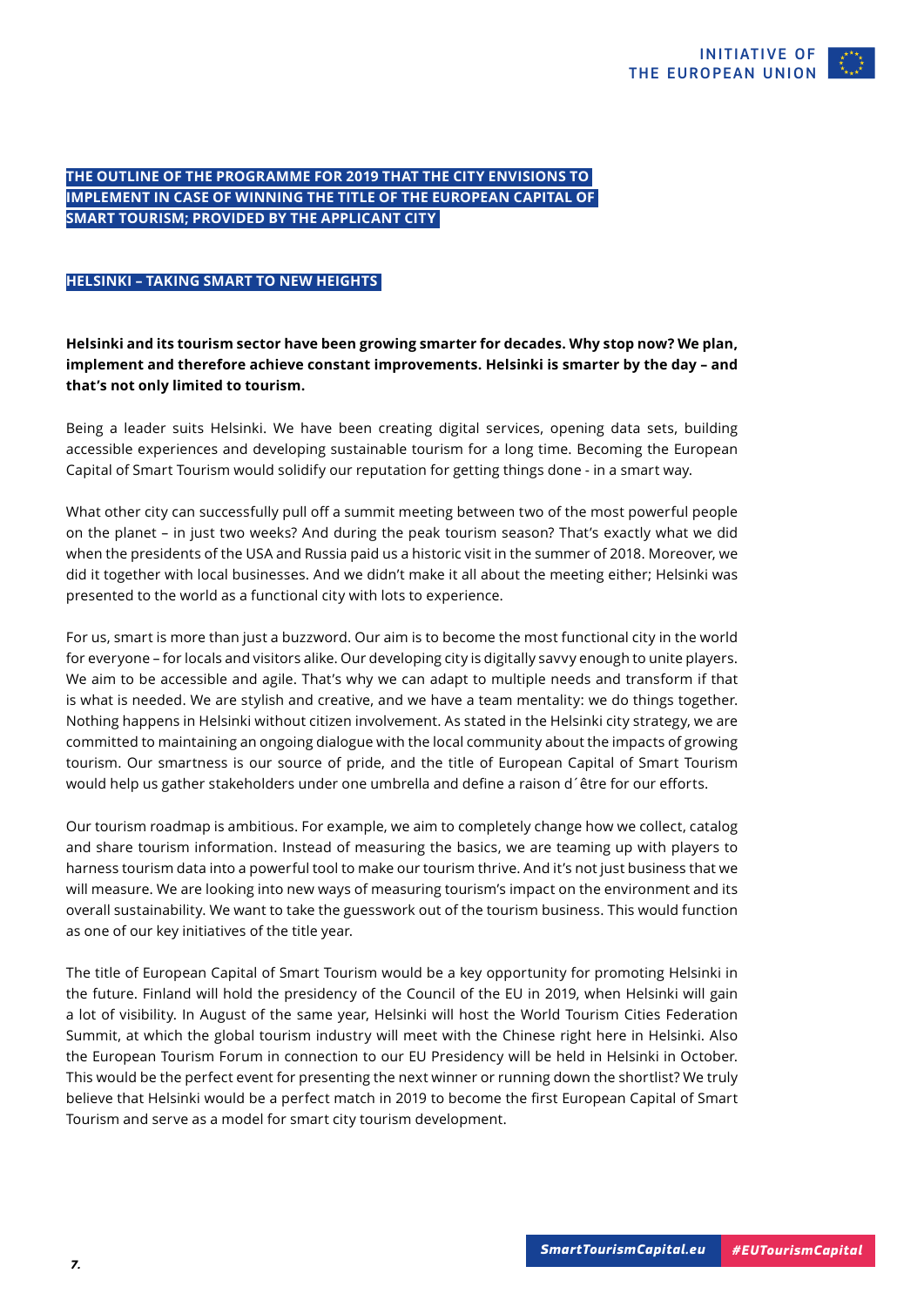#### **SMART TOURISM IN ACTION: MYHELSINKI DIGITAL TOURISM PLATFORM**

MyHelsinki is your personal guide to the city – in digital form. All content is real, generated by actual locals. MyHelsinki is all about openness. All information is built on three open databases based on activities, location and events. Helsinki's open data and application programming interface (API) enable businesses to serve travellers with relevant, personalised content and services. It can be widely used by Online Travel Agency (OTA) channels, tour operators and media outlets. Our open API made it possible for Tencent to use our open data for its WeChat MyHelsinki mini program. It makes Helsinki the first city in the world to combine tailored personal recommendations, mobility planning, and purchase options for travellers in one service. Alipay is another major actor that is tapping into our API to create a mini program to make Helsinki a totally cashless city for travellers.

#### **PROGRAMME TIMELINE 2019**

We have compiled a timeline of key promotional opportunities for the title year in 2019. Some activities last most of the title year. We want to be smart and sustainable in our programme by mainly latching onto events and high-level meetings that have already been planned for 2019. In this way we can deliver a credible plan that is ready to be implemented. Safe to say, we are fully prepared to take the European Capital of Smart Tourism to the people and to establish the tradition of pushing the envelope, starting from year one.

# **ALL YEAR ACTIVITIES:**

- Finland will hold the Presidency of the Council of the European Union from July to December 2019, when all eyes will be on Finland and its capital.
- 2018 has been the year of EU-China tourism, but our relationship with the Chinese goes far beyond a single year. Here's one example: Helsinki was the frst destination to have a dedicated WeChat mini program. By the end of 2018 the mini program will reach its third iteration, with all public transportation and payments becoming available directly through WeChat.
- A digital inventory of online sales of tourism products will be developed throughout the year. It's a tough task, but we are set to crack it.
- We will bring the Smart Tourism message to the meetings and working groups of the European Cities Marketing association, with which we have been an active partner from the beginning.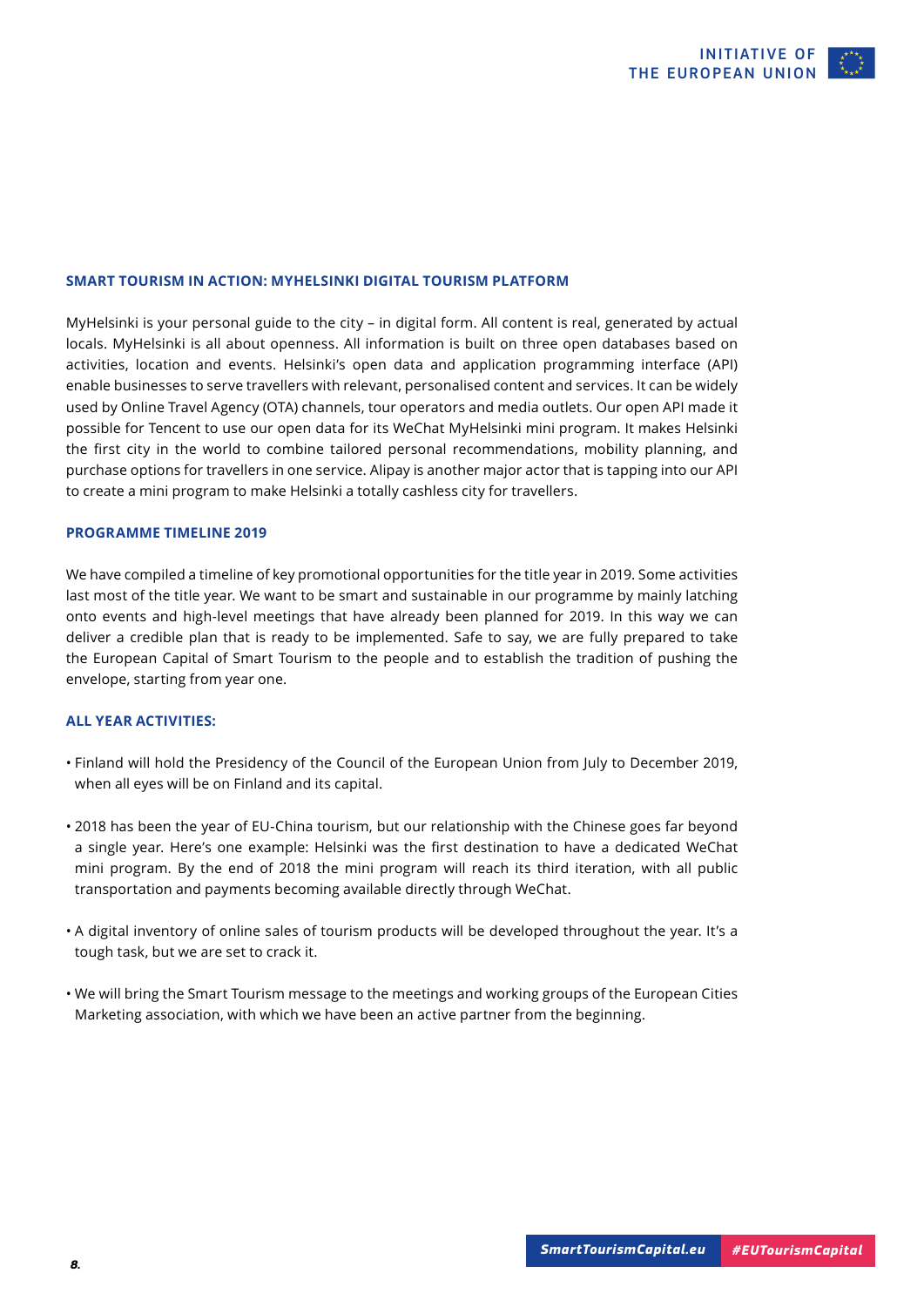#### **7 NOVEMBER: TITLE VICTORY**

Following the awarding of the title, Helsinki would publicise the title and the issue of smart tourism through an extensive PR campaign utilising all the provided materials available. We would promote the title in all our channels and other communications throughout the year as materials become available.

#### **29–30 NOVEMBER: DTTT IN HELSINKI**

The Digital Tourism Think Tank will hold its annual global conference in Helsinki. Helsinki is deeply invested in the event, and the title will be an integral part of all our activities at the event. The event will return to Helsinki in 2019.

#### **4–5 DECEMBER: SLUSH 2018**

We will present our smart solutions at Slush 2018 – the world's leading startup event – and could easily highlight our title on this occasion.

#### **LATE 2018: LAUNCH OF THE NEW SUSTAINABLE TOURISM STUDY**

Helsinki will study how sustainable tourism is being implemented in the city during 2018. Having already promoted sustainability in the city for years, we hope this study will ramp up the development together with all stakeholders. This study will be followed by a new sustainable tourism programme to be launched later in 2019 (see below).

#### **JANUARY 2019: MATKA TRAVEL FAIR**

The largest travel fair in the Nordic Countries, MATKA 2019, will be held in January in Helsinki. The title would be presented on one of the main stages.

#### **FEBRUARY 2019: EUROPEAN CAPITAL OF SMART TOURISM WORKSHOP**

We want to maintain close ties with other European cities, especially those that are actively developing smarter tourism. We wish to invite representatives from all the shortlisted cities to Helsinki for a workshop on smart tourism. Collaboration is the key: sharing ideas and best practices is the most efective way of making tourism smarter throughout the EU.

#### **APRIL 2019: LAUNCH OF THE NEW SUSTAINABLE TOURISM PROGRAMME AND WEBINAR**

Following the research phase, Helsinki will launch its bold new Sustainable Tourism Programme in April. This would be the lasting legacy of our title year, taking its message far beyond 2019. As a part of the new Sustainable Tourism Programme, we are planning an online webinar open for all European cities that want to develop sustainable tourism.

### **MAY 2019: VISIT FINLAND ANNUAL MEETING**

The Visit Finland annual meeting in May is the most important gathering of tourism stakeholders in Finland. At the 2019 annual meeting, we want to present smart tourism and hopefully our title. In this way we want to motivate other Finnish cities to up their smart tourism game and perhaps someday bring the title back to Finland.